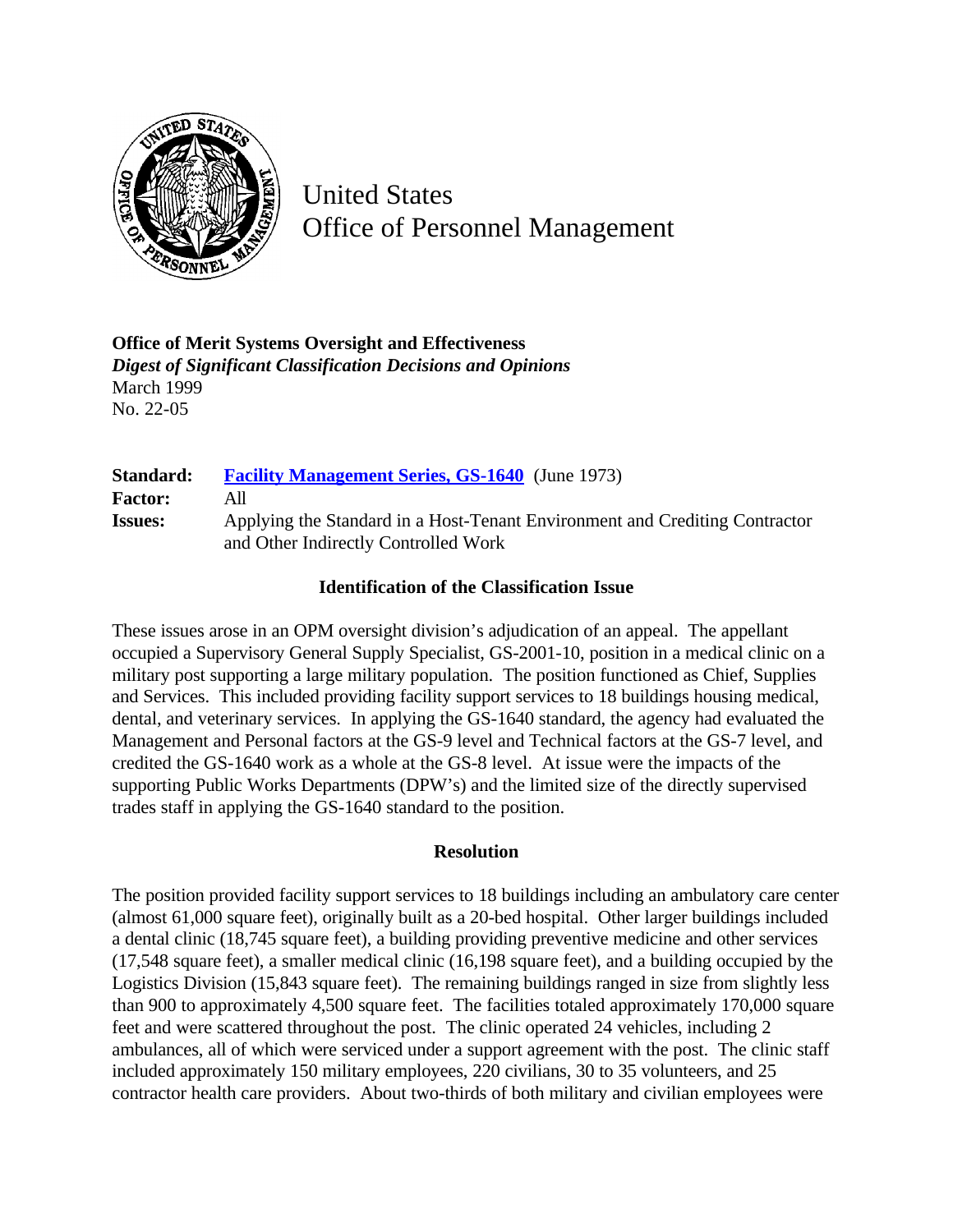engaged in direct patient care. The clinic provided outpatient specialty care and clinical services, including same day surgery performed under other than general anesthesia; immediate care (including ambulance service); pediatrics; obstetrics and gynecology; podiatry; audiology; pathology (primarily blood work); diagnostic radiology; optometry; community nursing; occupational health; behavioral health (outpatient counseling and screening services); physical therapy; orthopedics; and pharmacy. The clinic provided typical diagnostic services, e.g., radiology performed x-rays, but did not have CAT scan or MRI capability. Podiatry performed surgical procedures at the local hospital. Childbirths also took place at the local hospital. The pharmacy provided service to military retirees in the area and dispensed commercially formulated drugs. There were some extended clinic services, e.g., same day surgery not requiring general anesthesia.

The dental clinic operated approximately 57 chairs. The staff consisted of approximately 75 to 80 employees, including the full time equivalent of 19.5 dentists, approximately 10 dental hygienists, between 2 and 3 dental laboratory technicians, approximately 18 dental assistants, and 10 secretarial/receptionist support staff. Five of the six contract workers were dentists. The clinic provided comprehensive dental care to the 10,000 military personnel assigned to the post and provided reservist mobilization mission and emergency services. Dental laboratory work was full range, but limited in volume since a great deal was sent out to a central laboratory at another post.

The veterinary activity provided services throughout approximately five states, performing such functions as inspecting food at processing plants and military facilities. The activity provided comprehensive veterinary service to the six military working dogs and strays found on the post. Military members' animals received outpatient preventive care. The staff consisted of 12 enlisted personnel who performed animal technician and food inspection duties, a veterinarian (Officer in Charge), and three nonappropriated fund animal technicians. A nonappropriated fund veterinarian was employed when the staff veterinarian was absent. At the time of the appeal, the activity was in the process of planning a new 6,000 square foot facility with an estimated cost of \$1.1 million to house the veterinary clinic, the stray animal holding area, and administrative offices. The appellant was helping to develop the project justification by providing guidance on regulatory design requirements and functioning as a conduit of information to technical engineering and design personnel.

The appellant provided facility support services to small clinics at two other posts in the State, working with their respective DPW's on facility issues. Projects less than \$25,000 were handled in-house through the DPW. Larger projects were controlled by regional or major command offices depending on their funding level. The appellant worked with facility users to develop costs and justify projects and acted as liaison with engineering organizations and contractors through all project phases (i.e., from design through final acceptance**)**, raising user concerns and acting as the user accepting official.

The GS-1640 standard uses three factors to evaluate a position: (1) Management factors planning, budgeting, scheduling, coordinating, and using staff, money, and material resources; (2)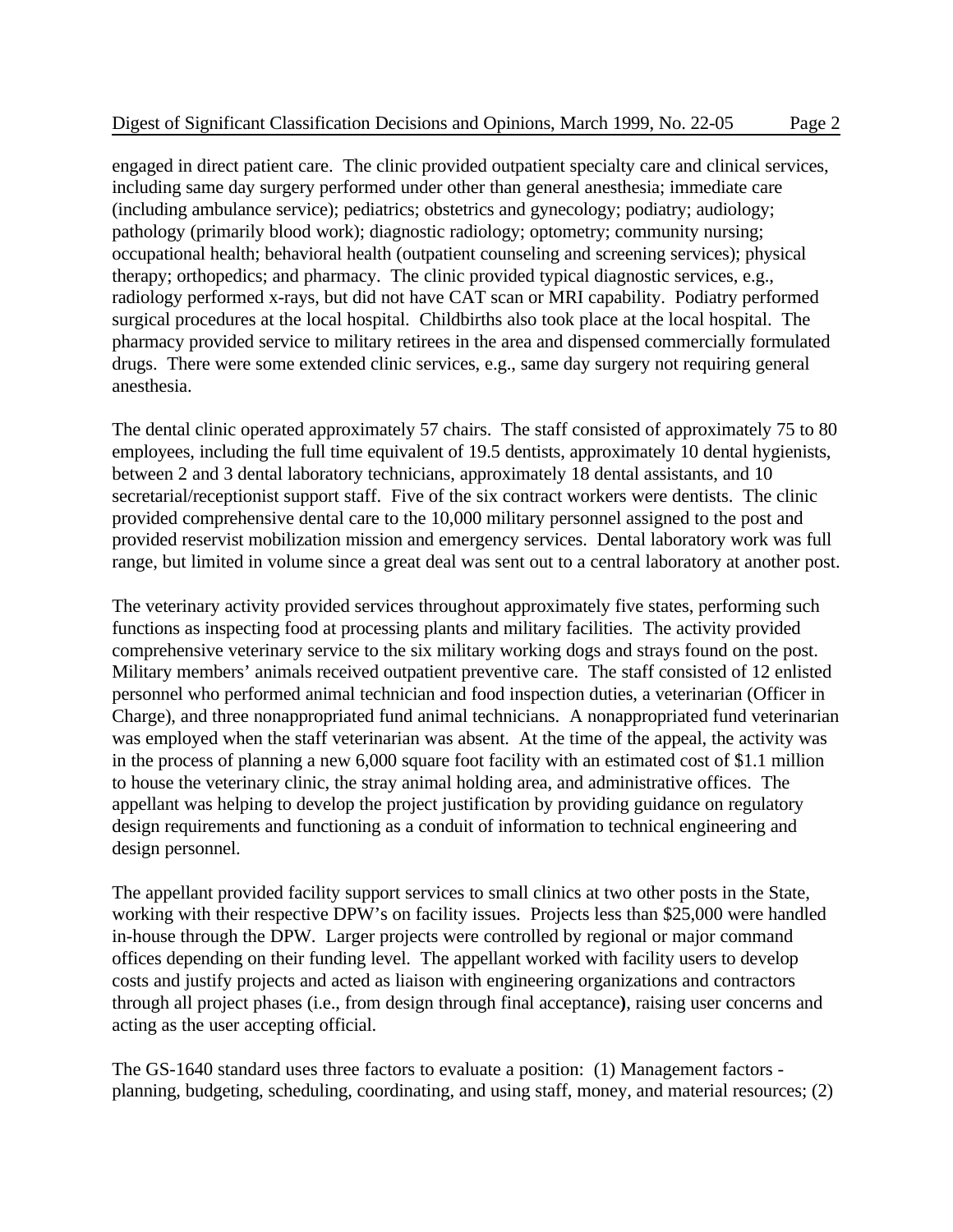Technical factors - scope of equipment operation and repair, and nature of equipment and facilities; and, (3) Personal factors - the ability required to act in management-client relations, and management representation. Determining the intent of a standard requires considering the interrelationship among narrative factors. For example, neither increased independence nor increased difficulty of assignments is meaningful unless each is viewed with the other.

OPM found applying the standard required close attention to the fact that the appellant's organization varied substantially from that described in the GS-1640 standard in several respects. Rather than managing a variety of trades and crafts personnel through subordinate working leaders typical of all grade levels in the standard, most of the appellant's subordinate staff was engaged in supply program operations. The bulk of the facilities work was accomplished through contractor personnel. Current and future major renovation and overhaul projects resulted from a decaying infrastructure that preceded the appellant being assigned facility management program responsibility. The GS-1640 standard included supply program responsibility already evaluated by OPM's application of the Grade Evaluation Guide for Supply Positions, requiring care not to double credit the same responsibility inappropriately. GS-1640 supply work pertains primarily to physical plant supply support, and not medical operations supply support. OPM found the roles of the DPW's and other technical engineering organizations also had to be recognized.

# *Management factors*

OPM found that the facility upgrading projects emphasized by the appellant and others interviewed had to be placed in an appropriate context. Although the appellant was engaged in space use planning and renovation and construction projects exceeding those typical of GS-9 level maintenance and repair work, other functions typically managed as integral parts of GS-9 level programs were not present, e.g., guard and firefighting, and telecommunications operations. The clinics were tenant activities, and the facilities occupied were owned by the host activities. Those activities retained facility control and oversight authorities, primarily through their respective DPW's. The illustrative work situations at all levels in the standard are hospital-based; i.e., a medical facility furnishing a full range of inpatient and outpatient services, for which the facility management position provides 24-hour grounds, buildings, roads, utilities, and equipment services.

Recognizing the inherent relationship with *Technical factors*, evaluating *Management factors* requires awareness of the typical physical plant managed at each level. The GS-9 level discusses providing services to a 185-bed hospital, with a gross floor area of 150,000 square feet, in a small town, with an operating laundry; an automotive maintenance shop servicing seven passenger cars, five trucks, and an ambulance; a heating plant with three 150-horsepower boilers; four elevators; and standby operating equipment, with water, sewage, and electricity provided by public utilities. The appellant's facility does not include an operating laundry, a boiler plant of the scope and size contemplated in the standard, elevators, or other physical plant support requirements of a 185-bed inpatient medical institution. OPM found, however, that these weaknesses were offset by the complications of off-site program support to two other posts and preparation of requests and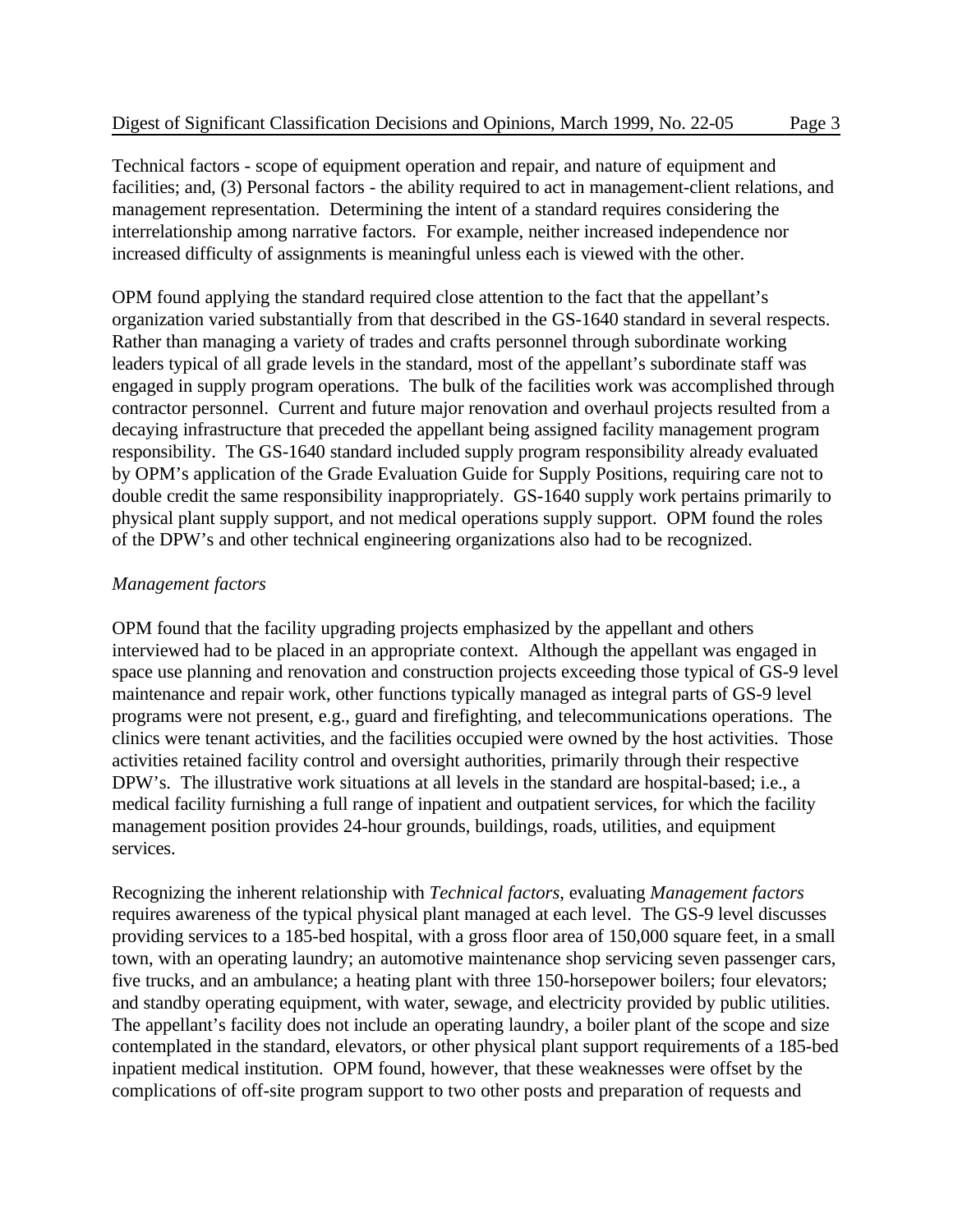justifications for the major projects. Those conditions, and their planning demands, paralleled those typical of the GS-11 level, but in a more restricted operating environment. The appellant's budget estimates and justifications for new methods and equipment were of a more restricted scale and scope than found at the GS-11 level. OPM concluded the appellant's position met but did not exceed the GS-9 level for this factor.

#### *Technical factors*

The appellant was engaged in new construction and major renovation functions typical of the GS-11 level, but for facilities and equipment of lesser scope and complexity. For example, the appellant's position was not responsible for the large boiler plant; air conditioning and refrigeration equipment; elevators and equivalent mechanized equipment; or range of facility support functions, e.g., firefighting, laundry plant, and protective services, typical of the GS-11 level. Similarly, while the clinic motor vehicle fleet exceeded that typical of the GS-9 level, the appellant was not responsible for directly managing the highly skilled trades personnel as described in all grade levels in the standard. OPM found that the GS-11 level was predicated upon managing construction, maintenance, and repair for the technical functions of the larger physical plant, and support services for the much larger staff and inpatient population found at that level. The consumer price index shows that the \$25,000 projects referenced during the development of the GS-1640 standard would equate to approximately \$97,000 in 1998 dollars. While the appellant plays a key role in justifying and overseeing projects that exceed \$25,000 in 1998 dollars, the record shows that higher level facility management organizations reviewed and approved projects over that threshold. The annual facility budget under direct clinic control was approximately \$300,000 and included the funding of the two DPW positions. This fell substantially short of the facility budget directly managed in the standard's illustration, including funds for 50 staff years of plant operations and maintenance staff, not including contractor work.

In applying the GS-1640 standard, OPM recognized the decrease in Federal employees and the increase in contractor-provided facilities and other support services throughout the Government. The appellant retained full responsibility for technical operations. Much of the actual trades work was performed by contractors. Therefore, while the appellant did not directly supervise the scope of trades and craft workload described in the standard, the appellant exercised nonengineering facility management responsibility for the workload performed by contractors. This responsibility included helping management formulate facility support needs; developing statements of work; commenting during the design process; functioning as liaison between the contractor and activity management; working with the engineering inspection organization during construction; and preparing paperwork for modifications, change orders, and additional funding. These functions, and responsibility for activities distant from the main post, offset the weaknesses of the position and permitted evaluation of this factor at the GS-9 level.